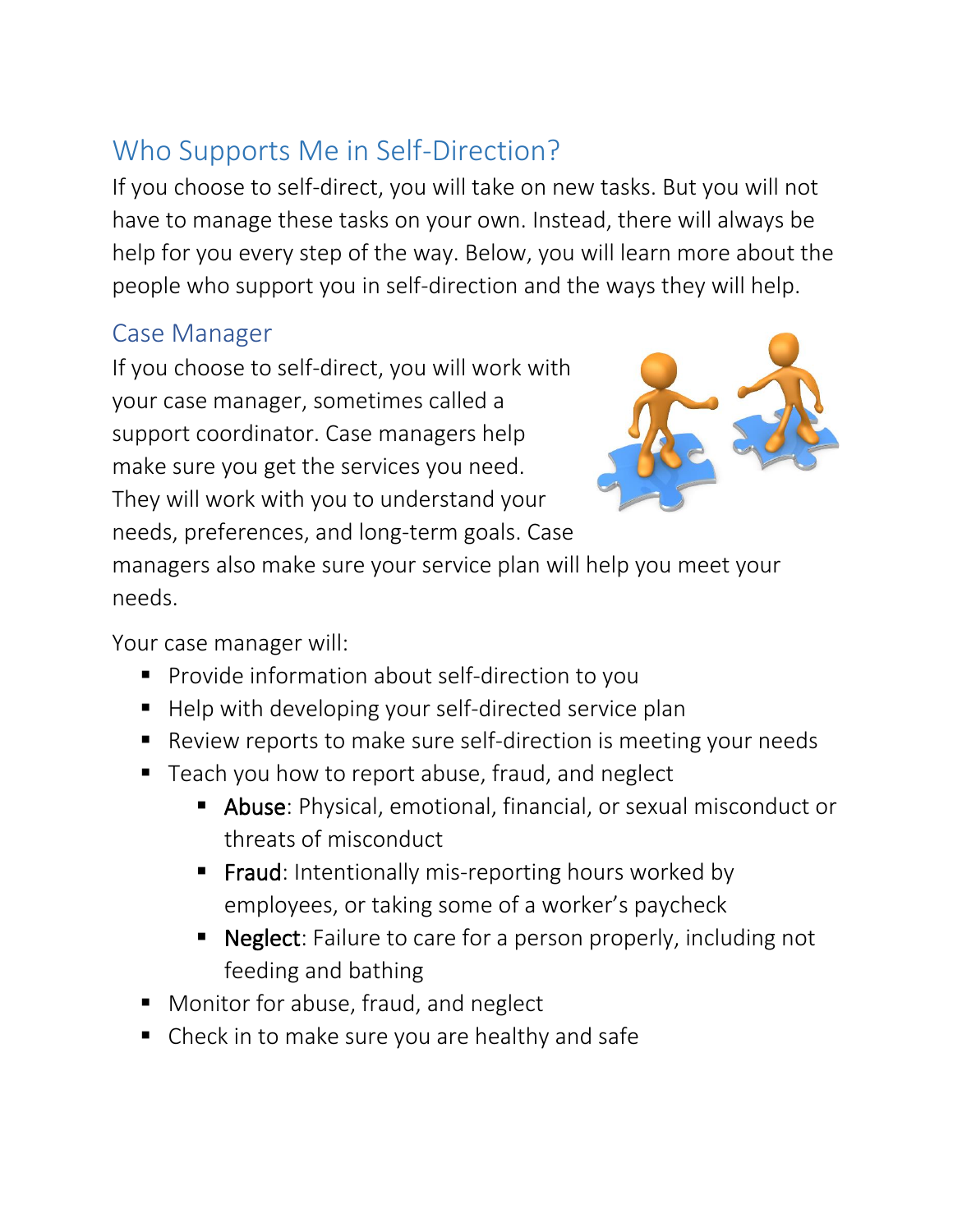### Representative

If you do not wish to perform some or all employer tasks, you can have someone close to you become your representative. You are usually not required to have a representative, but you can always choose to have one if you want more support while self-directing.

Usually, your representative will be your family member or friend. They can take on some or all the employer tasks, like managing your budget or hiring workers. They can help you with hiring, training, scheduling, and managing workers.

Your representative should be someone who cares about you and who understands your needs and your preferences. They also should be willing to be the employer of your workers. They must be able to manage the responsibilities that come with that, like reviewing your worker's timesheets or Electronic Visit Verification records to make sure they are accurate. You cannot pay someone to serve as your representative. Also, once you appoint a representative, you will not be allowed to hire that person to provide paid services to you.

### Support Broker

Some, not all, states have additional experts to help you get started and

make sure self-direction works well for you. These experts are called support brokers, or sometimes counselors or consultants. These experts can help you learn to self-direct and can help you with challenges you experience along the way.

For example, a support broker can help you learn to hire and manage workers. They can also help you



decide what services you want to receive to best meet your needs and goals. As you self-direct, your support broker will be your trusted advisor along the way.